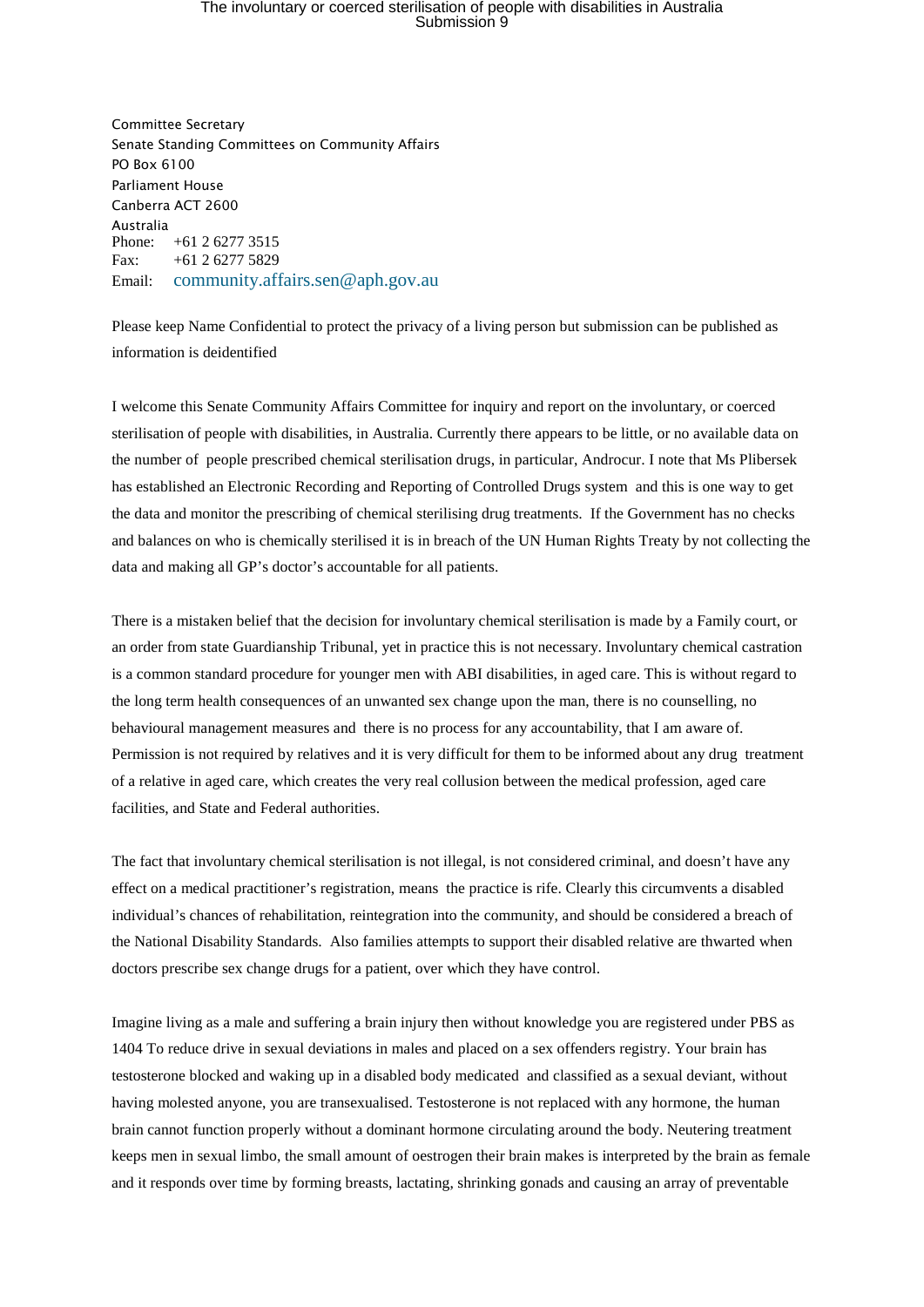## The involuntary or coerced sterilisation of people with disabilities in Australia<br>Submission 9

health and wellbeing issues, including sweating, dryness, sensitivity to the sun, redness and rashes. Other possible side effects of the drug include fatigue, weakness, shortness of breath, liver and kidney damage to the liver or kidneys, resulting in organ failure, an increased risk of stroke, loss of coordination, and slurred speech (see more in the list below). All these symptoms for a person doctors are meant to try to rehabilitate

People with ABI often suffer perseveration, causing uncontrolled repetitive movements, their compulsion to withdraw to pay attention to their body is primary. Men who are chemically castrated, without their knowledge, have testicular shrinkage, which causes irritation in the gonads, often resulting in them touching their testicles and nipples. In society when this occurs it results in strong sedation, they lose the ability to function and cannot taken out into the community becoming confined to their room and withdrawn. Even though they are chemically sterilised their behaviours are misinterpreted by others as hypersexuality. Often antiphsychotic medications are are prescribed to treat patients viewed as having sexual behaviour issues. These medications mean a disabled person has a high risk of suffering a number of etiological symptoms , such as kidney disease, liver disease, tardive dyskensia, immune deficiency. The eventuation of resultant health risks for a younger person with disabilities being chemically sterilised is a very lucrative prospect for the doctor, the care facility, and the pharmaceutical industry. Disparagingly, they become what is known in the industry as a 'cash cow'

Symptoms associated with involuntary chemical sterilisation in disabled men

- 1. Emasculisation loss of identity, loss of courage and self-esteem and ability to rehabilitate
- 2. Demasculisation brain chemistry destabilised, primary feminine gender changes
- 3. Muscle weakness, affects motivation, inability to perform tasks, poor coordination
- 4. Loss of libido loss of intimate relations, depression,
- 5. Erectile dysfunction –tension, insecure, low self esteem, sad, fearful, angry and ashamed.
- 6. Sarcopenia loss of muscle mass and strength, inability to perform tasks, motor instability
- 7. Low bone mass osteoporosis, immunity compromised, arthrtis
- 8. Depressive thoughts risk of self harm, lethargy increased medications causing liver damage
- 9. Changes in mood fatigue, boredom, and anger loss of social and communication skills, lonliness
- 10. Sleep disturbances tired, unable to rest, irritable, inability to concentrate, confusion, sedation
- 11. Loss of body hair, increased risk of skin cancer, rashes, allergies
- 12. Hot flushes, headaches, nausea, rashes, cold sweats
- 13. Heart palpitations, fear, anxiety, inability to concentrate
- 14. Loss of vigour no motivation, loss of ambition, loss of will to be involved
- 15. Insulin resistance weight fluctuations, diet restrictions, breast cancer, endocrine problems
- 16. Metabolic syndrome enlarged waist, coronary artery disease, stroke, and type 2 diabetes
- 17. Visceral obesity requiring high care equipment, risk of heart disease, stroke, diabetes, depression
- 18. Gynaecomastia,- excessive breast tissue growth in men, tender chest, itchy enlarged nipples
- 19. Diminished cognitive functions confusion, social dysfunction, medication symptoms of dementia
- 20. Small testes, shrinkage causes extreme internal irritation, itchy sensation in testes sac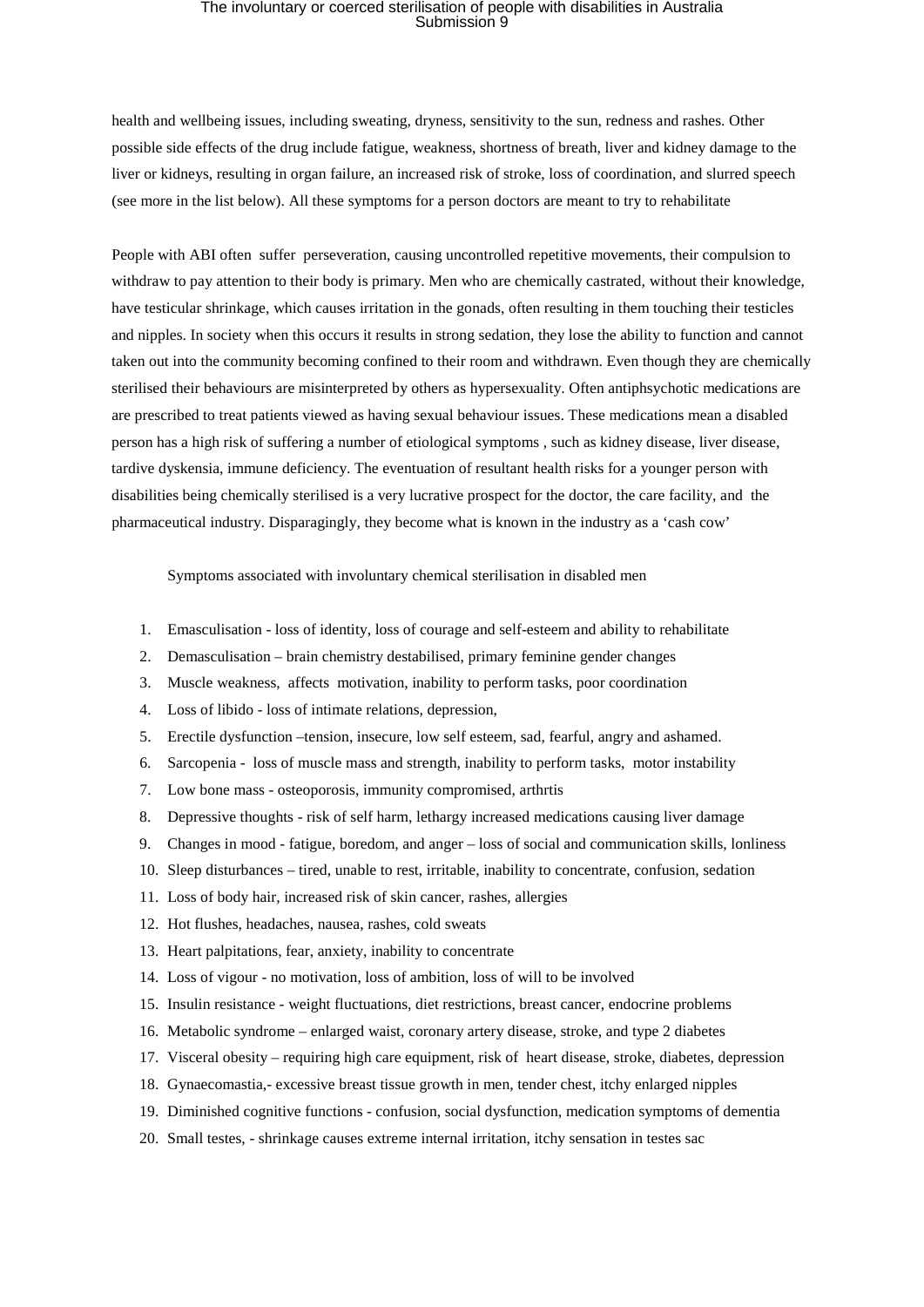## The involuntary or coerced sterilisation of people with disabilities in Australia<br>Submission 9

Be very clear if someone becomes severely disabled through acquired brain injury, or stroke, the medical standards in Australia, don't require the obtainment of a birth certificate, or notification of family, to chemically sterilize them, without any medication review from anyone. To be prescribed Androcur they are placed on the sexual deviant register and they are going to be difficult to locate, unless they are charged with an offence, as the system protect their privacy. They will not be placed on a missing persons register because it is presumed you are a transgender sex change and don't want to be found because the assumption is they are living somewhere as a woman.

Chemical sterilisation doesn't appear to me to be carefully considered by the government, the medical profession, aged care facilities, or disability services. There are no second opinions, public notices of people with incapacity, nothing lists people under state Guardianship.

The only time chemical sterilisation seems to be an issue is if a parent of a female person with a disability seeks to have her daughter's menses ceased for behavioural management, and they have a fear of their daughter's sexual vulnerability and poor coping mechanisms in the event of pregnancy, should she remain fertile. This becomes more of a problem with the prospect of aging parents and their concern not just for their daughter's wellbeing but also the wellbeing of any future grandchildren, who will may become a ward of the state in the event of their own death.

On the other hand, for anyone who discovers a relative has been chemically castrated, it is very difficult to get a medical practitioner to override what the staff at an aged care facility decide, behaviours are often misinterpreted by staff often being unqualified, untrained, and unsupervised and employer company mandate is to make profit, apparently without regard to human rights. Without obtaining a Guardianship Order, the relatives have no real rights and if the person stays in the same facility, the treatment will not change. Obtaining a Guardianship Order does not enable the appointment of another doctor, rarely will one doctor take over such a client, made less possible because the aged care facility can say they can't work with the relative guardian, or if two relative guardians they can say they don't get on and this will make the disabled person a ward of the state.

The risk for a relative guardian, if they try to get a medication review, or change medical treatment that includes reversal of involuntary chemical castration, is the aged care facility doctor can simply get guardianship reverted back to the state and continue the involuntary chemical sterilisation medication regime. Either that, or the aged care facility can register the person with disability services and then the chemical restraint can't be lifted without an order to get involuntary chemical sterilisation reversed, regardless of whether, or not, it's not medically necessary.

The issue is further driven underground because public disclosure of information about a person classed as having incapacity is an offence. So the disabled people has no rights and neither does anyone who wants to protect them from the devastating effects of chemical sterilisation.

Although the UN views involuntary chemical sterilisation as torture, a breach of human rights, and a form of eugenics, the Australian Government's, both state and federal, treat chemical castration with indifference and